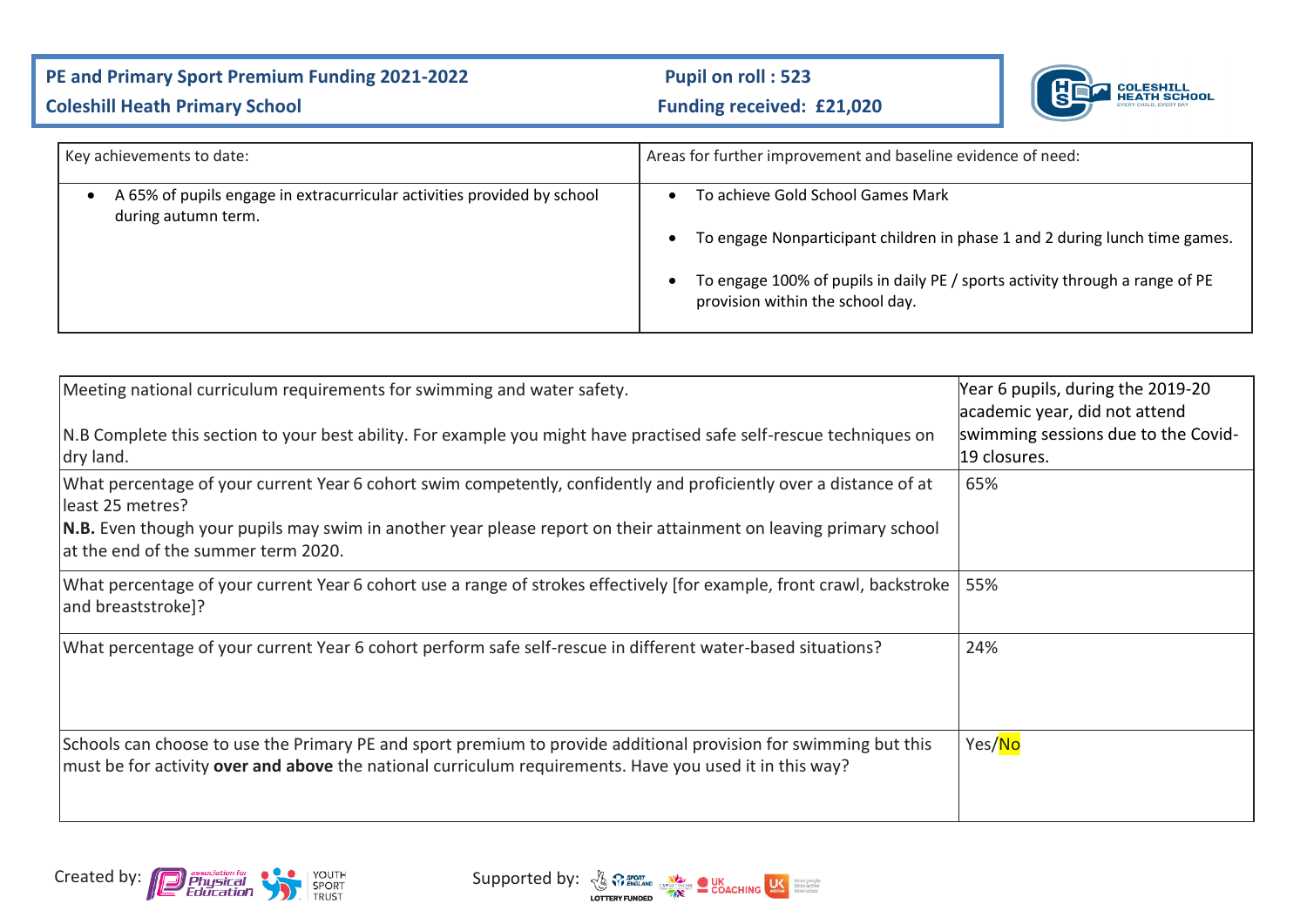| <b>Academic Year: 2020-2021</b>                                                                                                                                                                                                                                                                                     | Total fund allocated: £21,160                                                                                                                                                                                           | <b>Date Updated:</b>                                  |                                                                                                                                                                                                                                                                                                                                                                                                                                                                                                                                                          |                                                                                                                                       |
|---------------------------------------------------------------------------------------------------------------------------------------------------------------------------------------------------------------------------------------------------------------------------------------------------------------------|-------------------------------------------------------------------------------------------------------------------------------------------------------------------------------------------------------------------------|-------------------------------------------------------|----------------------------------------------------------------------------------------------------------------------------------------------------------------------------------------------------------------------------------------------------------------------------------------------------------------------------------------------------------------------------------------------------------------------------------------------------------------------------------------------------------------------------------------------------------|---------------------------------------------------------------------------------------------------------------------------------------|
| Key indicator 1: The engagement of all pupils in regular physical activity - Chief Medical Officers guidelines recommend that<br>primary school pupils undertake at least 30 minutes of physical activity a day in school                                                                                           | Percentage of total allocation:<br>33%                                                                                                                                                                                  |                                                       |                                                                                                                                                                                                                                                                                                                                                                                                                                                                                                                                                          |                                                                                                                                       |
| Intent                                                                                                                                                                                                                                                                                                              | Implementation                                                                                                                                                                                                          | £7000                                                 | Impact                                                                                                                                                                                                                                                                                                                                                                                                                                                                                                                                                   | Sustainability and suggested next<br>steps:                                                                                           |
| Children to have more opportunities and<br>take part in physical activities during<br>break and lunch time activities.<br>Target all children in all year groups<br>while keeping to year group bubbles)<br>(see risk assessment)                                                                                   | Pupils to have the opportunity to<br>access physical activities outside the<br>curriculum.<br>P.E. Leader to train Lunchtime<br>supervisors in year groups.<br>(keeping 2m distance)                                    | Funding<br>allocated<br>£2000<br>Lunch time<br>sports | 100% of children have been more<br>active during break times.<br>Skills have improved in some areas<br>las additional resources have been<br>allocated to each yeah group.<br>This has impacted on children's<br>engagement in sport and them<br>being more focused inside and<br>outside the classroom.<br>Training will be continued to help<br>Lunchtime supervisors.                                                                                                                                                                                 | Post Covid- To train Play leaders<br>from upper ks2 to work with Ks2<br>focus groups.<br>Less engaged<br>Disadvantaged<br><b>SEND</b> |
| Continue to purchase equipment for all<br>year groups.<br>Specific equipment to engage specific<br>children e.g gymnastics and gross motor<br>equipment to support identified<br>pupils/gifted and talented pupils.<br>(All year groups have their own<br>equipment for the terms P.E lessons and<br>Virtual games) | Identify children who demonstrate a<br>gift in gymnastics, target through<br>lunchtime clubs, after school and during<br>PE sessions.<br>Purchase/replenish PE stock. Also, to<br>help with Virtual intra competitions. | Funding<br>allocated:<br>£5000                        | Children's sports skills have<br>improved due to having more access for the all children to achieve the<br>to equipment.<br>32% of SEND have improved their<br>gross motor skills due to specialised<br>equipment.<br>Virtual competitions have been a<br>gain for all children especially when<br>they use equipment they wouldn't<br>usually be able to use. Their<br>engagement and skills have<br>improved immensely.<br>20% of pupils are now working with<br>outside agencies due to being more<br>aware of their own skills and<br>personal best. | Continue to resource equipment<br>skills in lessons. Especially<br>focused groups such as,<br>Disadvantaged<br><b>SEND</b><br>G&T     |



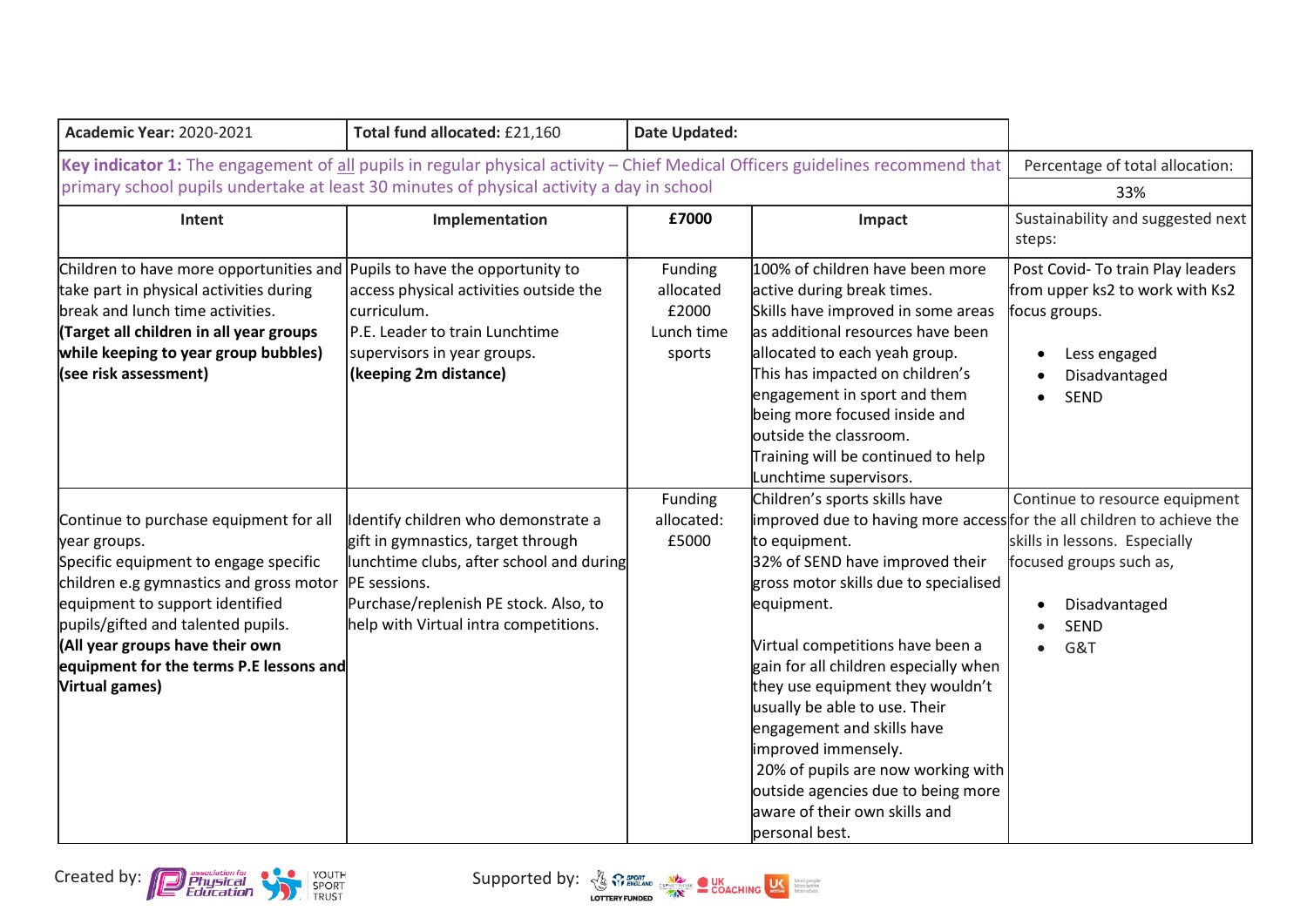| Key indicator 2: The profile of PESSPA being raised across the school as a tool for whole school improvement                                                                                                                                                                                                                                        | Percentage of total allocation:                                                                                                                                                                                                                                                    |                                                                     |                                                                                                                                                                                                                                                           |                                                                                                                                                                                                                                        |
|-----------------------------------------------------------------------------------------------------------------------------------------------------------------------------------------------------------------------------------------------------------------------------------------------------------------------------------------------------|------------------------------------------------------------------------------------------------------------------------------------------------------------------------------------------------------------------------------------------------------------------------------------|---------------------------------------------------------------------|-----------------------------------------------------------------------------------------------------------------------------------------------------------------------------------------------------------------------------------------------------------|----------------------------------------------------------------------------------------------------------------------------------------------------------------------------------------------------------------------------------------|
|                                                                                                                                                                                                                                                                                                                                                     | 17%                                                                                                                                                                                                                                                                                |                                                                     |                                                                                                                                                                                                                                                           |                                                                                                                                                                                                                                        |
| Intent                                                                                                                                                                                                                                                                                                                                              | Implementation                                                                                                                                                                                                                                                                     | £3500                                                               | Impact                                                                                                                                                                                                                                                    | Sustainability and suggested next<br>steps:                                                                                                                                                                                            |
| Teachers to access CPD in areas of<br>weakness so lessons are more engaging<br>and successful for all children.                                                                                                                                                                                                                                     | Teachers to work alongside P.E<br>specialist to enhance their knowledge<br>of P.E virtually.<br>Support with basic skills while also<br>having challenge incorporated.                                                                                                             | Funding<br>allocated:<br>£2000<br>North Solihull<br>sports package. | Teachers have been able to access<br>dance CPD onine. This has given<br>them confidence to deliver high<br>quality lessons to their children.                                                                                                             | Continue to deliver CPD to<br>teachers and support staff.<br>Teachers to have CPD face to face<br>on specific needs.<br>Athletics<br>$\bullet$<br><b>Tennis</b><br>Gymnastics                                                          |
| Coleshill Heath school sport and<br>achievements in sporting events to be<br>celebrated and shared with parents.                                                                                                                                                                                                                                    | Termly 'sports letter' reporting on the<br>schools sporting performance and<br>success in sport:<br>Events<br>Outcomes of tournaments and<br>festivals<br>This year we are also introducing a wall<br>of honour to promote sporting<br>achievements                                | Funding<br>allocated:<br>£ 500                                      | Communities have been notified of<br>the children's achievements<br>throughout the year via social<br>media, news letters and school<br>communication sites.<br>Need to continue to develop the<br>achievements of children more<br>frequently.           | A termly report to be sent out to<br>parents to show the sporting<br>achievements of children at CHS.<br>Continue to grow the wall of<br>honour with new sports and<br>children.                                                       |
| Celebrate and share sports achievements<br>this includes:<br>Weekly sports reports via<br>$\bullet$<br>blogging.<br>End of term sport rewards for<br>intra competitions.<br>Weekly awards for MVP (school<br>$\bullet$<br>value based incentive honesty,<br>confidence, courage, kindness)<br>Sporting achievements of school<br>$\bullet$<br>media | Sports crew to provide reports on<br>sports events and write blogs.<br>Purchase value wristbands for children<br>to show the value they have shown in<br>llesson.<br>website and other areas of social Expenditure for sporting badges for<br>children who have achieved bronze to | £1000                                                               | All achievements of children<br>competing in competitions in school<br>have been shown via school social<br>media.<br>Due to Covid restrictions this area<br>has been limited but will be more of more focus to lessons and<br>a priority from next term. | Sports council to have more input<br>into the curriculum. Chn to write<br>sports reports after competitions.<br>More emphasis based around<br>skills and values. This will bring<br>children to become more aware<br>of sportsmanship. |

Created by: **Contract of the Contract of the Supported by**: **Supported by:**  $\frac{N}{2}$   $\frac{N}{2}$   $\frac{N}{2}$   $\frac{N}{2}$   $\frac{N}{2}$   $\frac{N}{2}$   $\frac{N}{2}$   $\frac{N}{2}$   $\frac{N}{2}$   $\frac{N}{2}$   $\frac{N}{2}$   $\frac{N}{2}$   $\frac{N}{2}$   $\frac{N}{2}$   $\frac{N}{$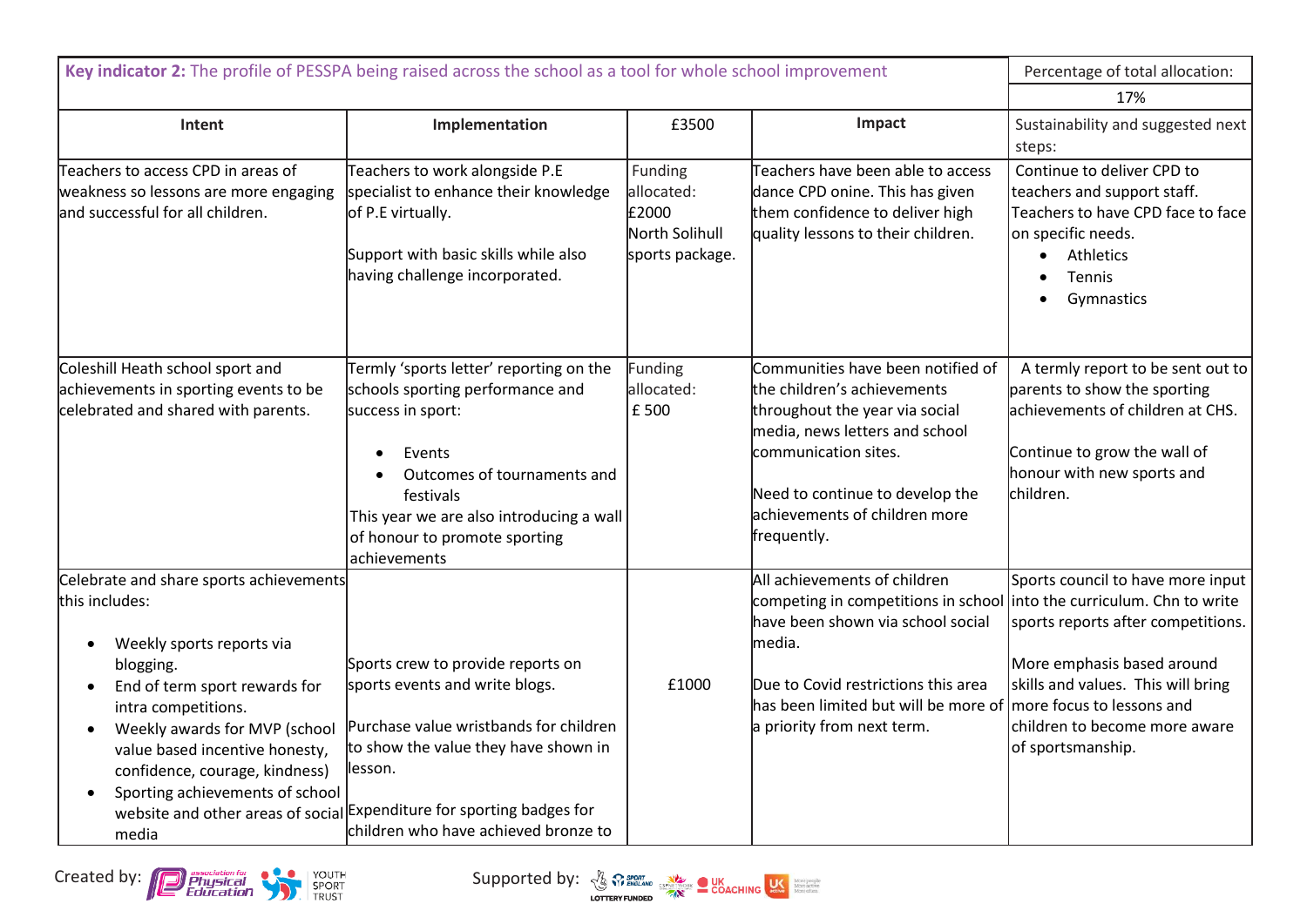|  | P.E super star. |  |
|--|-----------------|--|
|--|-----------------|--|

| ey indicator 3: Increased confidence, knowledge and skills of all staff in teaching PE and sport |                                                                                                         |                               |                                                                                                           | Percentage of total allocation:                                                      |
|--------------------------------------------------------------------------------------------------|---------------------------------------------------------------------------------------------------------|-------------------------------|-----------------------------------------------------------------------------------------------------------|--------------------------------------------------------------------------------------|
|                                                                                                  |                                                                                                         |                               |                                                                                                           | 18%                                                                                  |
| Intent                                                                                           | Implementation                                                                                          | £2900                         | Impact                                                                                                    | Sustainability and suggested                                                         |
|                                                                                                  |                                                                                                         |                               |                                                                                                           | next steps:                                                                          |
| P.E lead and sports coaches to attend                                                            | Attend North Solihull CPD.                                                                              | Funding                       | Children have been exposed to new                                                                         | To work closer with other schools                                                    |
| CPD opportunities to develop knowledge                                                           |                                                                                                         | allocated:                    | sports throughout year.                                                                                   | to enhance knowledge of the                                                          |
| of new initiatives and national updates                                                          |                                                                                                         | £2000                         | Amendments to the curriculum have                                                                         | school curriculum mapping.                                                           |
| relating to school sports and understand                                                         |                                                                                                         | North Solihull                | helped wide the knowledge of skills.                                                                      |                                                                                      |
| skills in the P.E curriculum.                                                                    |                                                                                                         | Package                       | 100% of children have engaged in a                                                                        | P.E Lead to have a wider                                                             |
|                                                                                                  |                                                                                                         | (Same as KP2)                 | new sport this year.                                                                                      | understanding of leadership and<br>health and wellbeing.                             |
|                                                                                                  |                                                                                                         | £300 cover                    | 100% (636) children have participated                                                                     |                                                                                      |
|                                                                                                  |                                                                                                         | teaching costs                | in one or more of the virtual                                                                             |                                                                                      |
|                                                                                                  |                                                                                                         | (each time)                   | competitions.                                                                                             |                                                                                      |
| Continue teachers, NQTs all access CPD in CPD for teachers and NQTs with low                     |                                                                                                         | £600 cover                    | Help teachers to grow their                                                                               | To continue plan for autumn term                                                     |
| areas of gymnastics, tennis and football.                                                        | self-esteem on delivery 2day or 4 half<br>days. (Via Virtual meetings or in<br>person from spring term) | teaching costs<br>(each time) | knowledge of P.E with new areas of<br>the curriculum which has enhanced<br>the knowledge of the children. | lif face to face is available.<br>If not P.E lead will lead sessions<br>for NQT/RQT. |
|                                                                                                  |                                                                                                         |                               | 38% of teachers have been able to<br>access virtual CPD this year.                                        |                                                                                      |
|                                                                                                  |                                                                                                         |                               |                                                                                                           |                                                                                      |
|                                                                                                  |                                                                                                         |                               |                                                                                                           |                                                                                      |
|                                                                                                  |                                                                                                         |                               |                                                                                                           |                                                                                      |
|                                                                                                  |                                                                                                         |                               |                                                                                                           |                                                                                      |
|                                                                                                  |                                                                                                         |                               |                                                                                                           |                                                                                      |